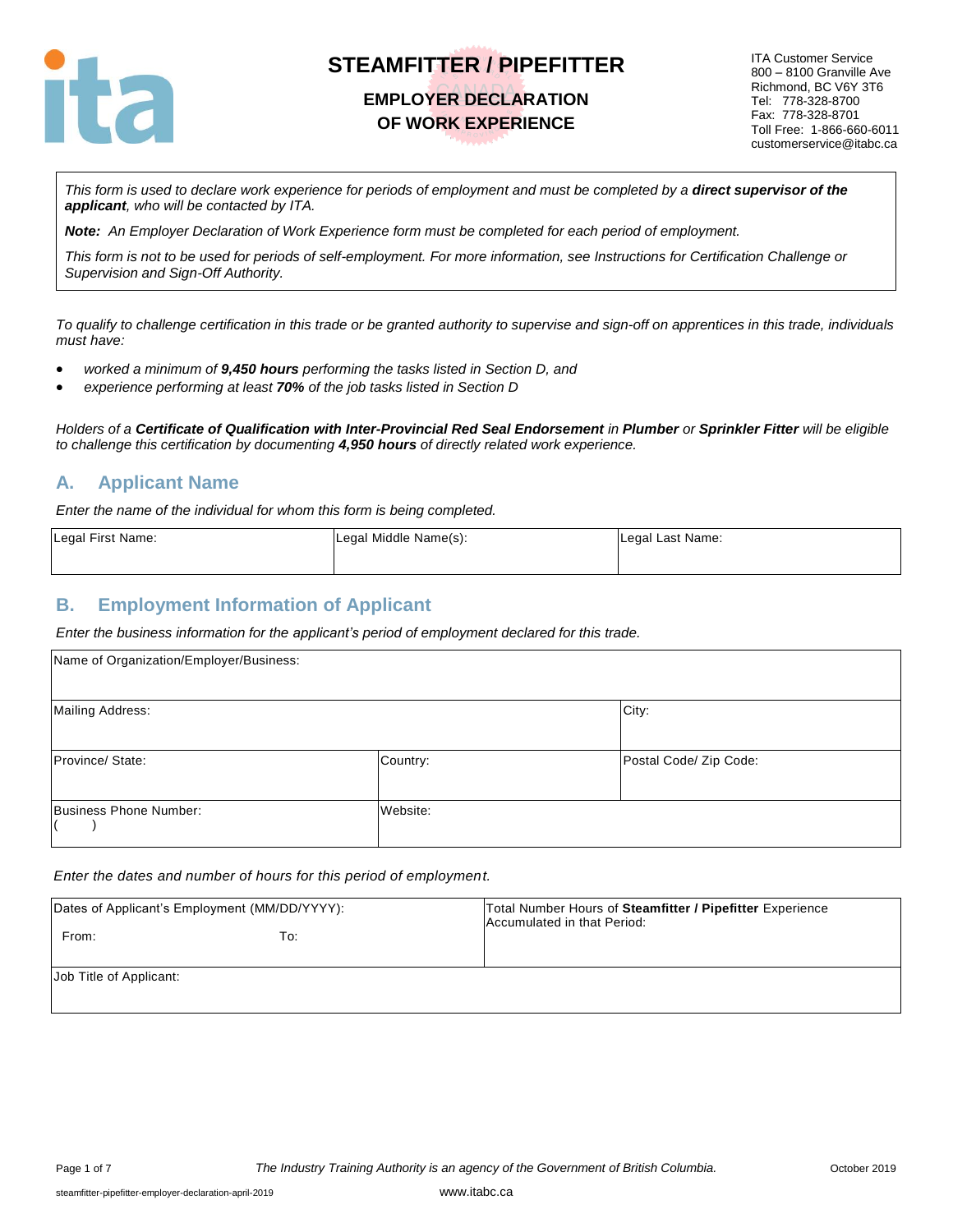

#### **EMPLOYER DECLARATION OF WORK EXPERIENCE**

#### **C. Supervisor Contact Information**

*Enter the name and contact information for the person who directly supervised the applicant during this employment period. Ensure the information given is current as the application will be denied if this person cannot be contacted by ITA.*

| First and Last Name of Applicant's Direct Supervisor:                            |  | Supervisor Position or Title: |
|----------------------------------------------------------------------------------|--|-------------------------------|
| Supervisor's Phone Number:                                                       |  | Supervisor E-Mail Address:    |
| Language(s) that the employer/supervisor can communicate: (check all that apply) |  |                               |
| English                                                                          |  | Other (please specify):       |

#### **D. Supervisor Declaration of Job Task Performance of Applicant**

*By checking "Yes" or "No" in the Declaration Response column, indicate whether you, as the direct supervisor of the applicant, have personally witnessed the applicant performing the job tasks listed.* 

| Job Tasks (80)                                                      | <b>Declaration</b><br><b>Response</b> |             |
|---------------------------------------------------------------------|---------------------------------------|-------------|
| PERFORM SAFETY-RELATED FUNCTIONS<br>Maintains safe work environment | Yes:<br>No:                           | □<br>□      |
| Use personal protective equipment (PPE) and safety equipment        | Yes:<br>No:                           | П<br>$\Box$ |
| Perform lock-out and tag-out procedures                             | Yes:<br>No:                           | □<br>□      |
| Practice fire prevention                                            | Yes:<br>No:                           | П<br>□      |
| <b>USE TOOLS AND EQUIPMENT</b><br>Use common tools and equipment    | Yes:<br>No:                           | П<br>□      |
| Use access equipment                                                | Yes:<br>No:                           | П<br>□      |
| Use rigging, hoisting, lifting and positioning equipment            | Yes:<br>No:                           | □<br>□      |
| Rig loads for cranes                                                | Yes:<br>No:                           | П<br>□      |
| Use welding equipment                                               | Yes:<br>No:                           | П           |

#### *Enter the supervisor and applicant names (repeat on every page of this form)*

| Supervisor First and Last Name: | Applicant First and Last Name: |
|---------------------------------|--------------------------------|
|                                 |                                |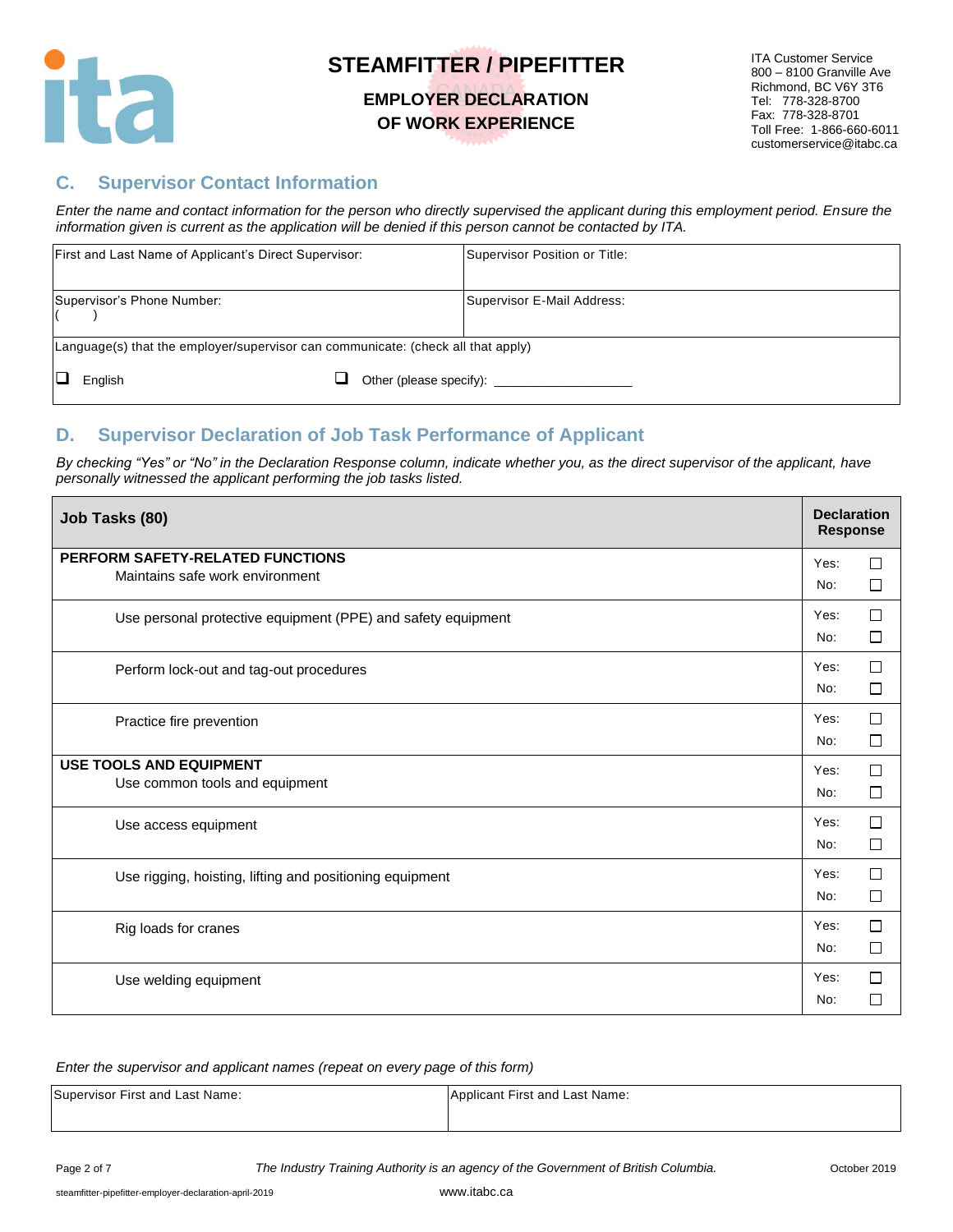

# **EMPLOYER DECLARATION OF WORK EXPERIENCE**

ITA Customer Service 800 – 8100 Granville Ave Richmond, BC V6Y 3T6 Tel: 778-328-8700 Fax: 778-328-8701 Toll Free: 1-866-660-6011 customerservice@itabc.ca

| Use soldering and brazing equipment                                 | Yes:<br>No: | □<br>□           |
|---------------------------------------------------------------------|-------------|------------------|
| Use oxy-fuel equipment                                              | Yes:<br>No: | $\Box$<br>□      |
| Use technical instruments and testers                               | Yes:<br>No: | $\Box$<br>□      |
| PERFORM ROUTINE TRADE ACTIVITIES                                    | Yes:        | □                |
| Use mathematics and science                                         | No:         | □                |
| Interpret drawings and specifications                               | Yes:<br>No: | $\Box$<br>□      |
| Use codes, regulations and standards                                | Yes:<br>No: | □<br>□           |
| Use manufacturer's documentation                                    | Yes:<br>No: | $\Box$<br>□      |
| PERFORM LAYOUT AND INSALLATION OF PIPING COMPONENTS                 | Yes:        | $\Box$           |
| Install valves                                                      | No:         | □                |
| Install fittings                                                    | Yes:<br>No: | □<br>□           |
| Penetrate structures                                                | Yes:<br>No: | $\Box$<br>$\Box$ |
| Layout and install piping and tubing                                | Yes:<br>No: | $\Box$<br>ப      |
| Perform maintenance, troubleshooting, repairs and testing on valves | Yes:<br>No: | $\Box$<br>ப      |
| <b>PERFORM FABRICATION</b>                                          | Yes:        | □                |
| Fabricate brackets, supports, hangers, guides and anchors           | No:         | □                |
| Fabricate piping system components                                  | Yes:<br>No: | □<br>$\Box$      |
| <b>USE COMMUNICATION TECHNIQUES</b>                                 | Yes:        | $\Box$           |
| Use communication and mentoring techniques                          | No:         | $\Box$           |
| <b>INSTALL HEAT TRACING SYSTEMS</b>                                 | Yes:        | $\Box$           |
| Install heat tracing systems                                        | No:         | $\Box$           |

#### *Enter the supervisor and applicant names (repeat on every page of this form)*

Supervisor First and Last Name: Applicant First and Last Name: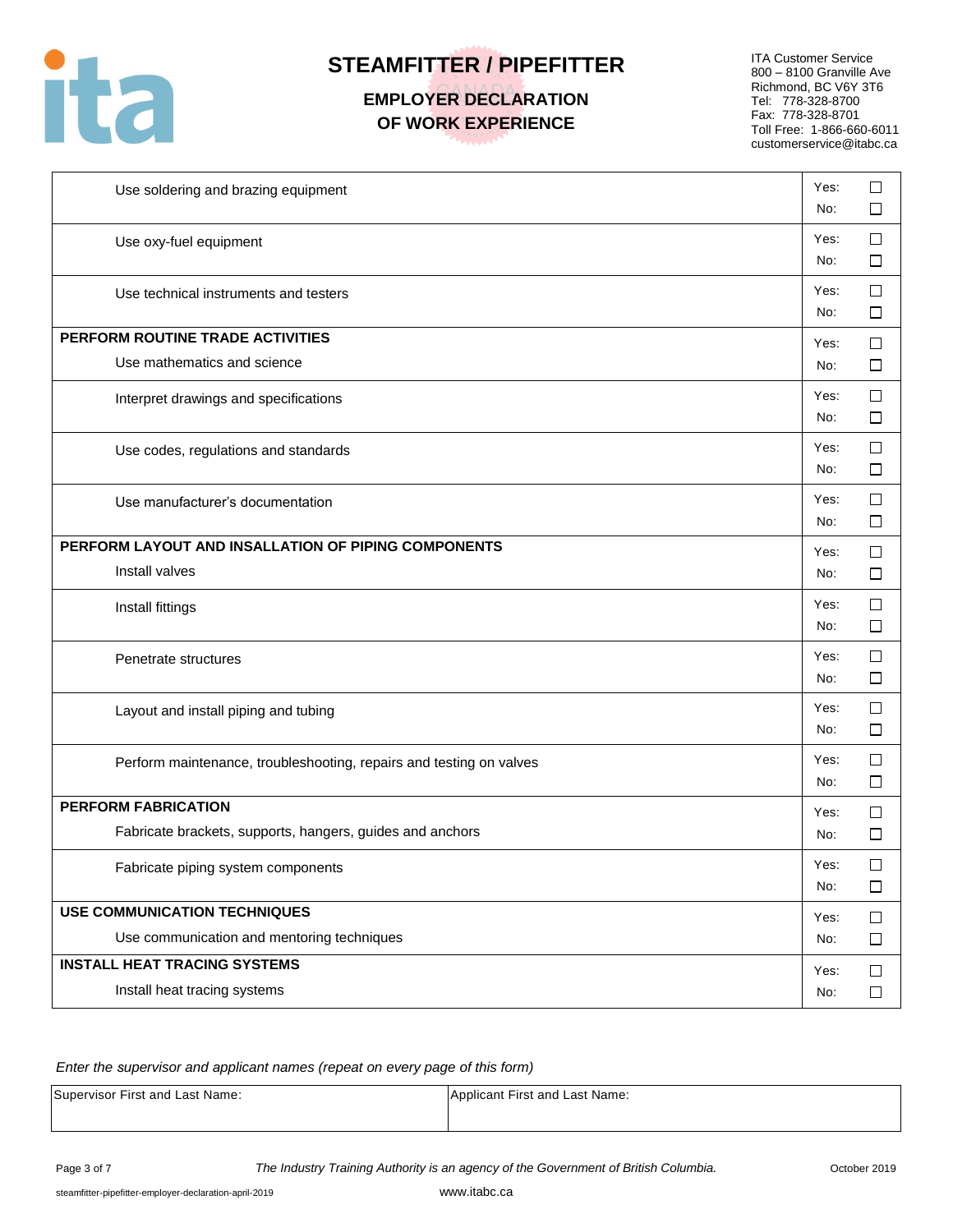

# **EMPLOYER DECLARATION OF WORK EXPERIENCE**

ITA Customer Service 800 – 8100 Granville Ave Richmond, BC V6Y 3T6 Tel: 778-328-8700 Fax: 778-328-8701 Toll Free: 1-866-660-6011 customerservice@itabc.ca

| Repair and test heat tracing systems                                                                                              | Yes:<br>No: | П<br>ΙI          |
|-----------------------------------------------------------------------------------------------------------------------------------|-------------|------------------|
| <b>INSTALL HYDRONIC SYSTEMS</b>                                                                                                   | Yes:        | □                |
| Interpret heating and cooling systems                                                                                             | No:         | $\Box$           |
| Install equipment for hydronic systems                                                                                            | Yes:<br>No: | $\Box$<br>□      |
| Install piping for hydronic systems                                                                                               | Yes:<br>No: | $\Box$<br>□      |
| Test and repair hydronic systems                                                                                                  | Yes:<br>No: | $\Box$<br>$\Box$ |
| <b>INSTALL STEAM SYSTEMS</b>                                                                                                      | Yes:        | $\Box$           |
| Install equipment for steam systems                                                                                               | No:         | П                |
| Install piping for steam and condensate systems                                                                                   | Yes:<br>No: | $\Box$<br>П      |
| Test and repair steam and condensate systems                                                                                      | Yes:<br>No: | $\Box$<br>П      |
| <b>INSTALL INDUSTRIAL WATER AND WASTE SYSTEMS</b>                                                                                 | Yes:        | □                |
| Install equipment for industrial water and waste systems                                                                          | No:         | □                |
| Install piping for industrial water and waste systems                                                                             | Yes:<br>No: | П<br>$\Box$      |
| Test and repair industrial water and waste systems                                                                                | Yes:<br>No: | ⊔<br>$\Box$      |
| <b>APPLY ELECTRICAL CONCEPTS</b>                                                                                                  |             |                  |
| Use the principles of electricity; use electrical wiring diagrams and schematics; interpret the Canadian<br>Electrical Code (CEC) | Yes:<br>No: | ΙI<br>□          |
| Apply single phase motor theory                                                                                                   | Yes:<br>No: | □<br>П           |
| Apply three phase motor theory                                                                                                    | Yes:<br>No: | $\Box$<br>$\Box$ |
| Apply wiring practices                                                                                                            | Yes:<br>No: | $\Box$<br>$\Box$ |
| PLAN GAS FIRED APPLIANCE SYSTEM INSTALLATIONS                                                                                     | Yes:        | $\Box$           |
| Size piping and tubing systems                                                                                                    | No:         | $\Box$           |

*Enter the supervisor and applicant names (repeat on every page of this form)* 

Supervisor First and Last Name: Applicant First and Last Name: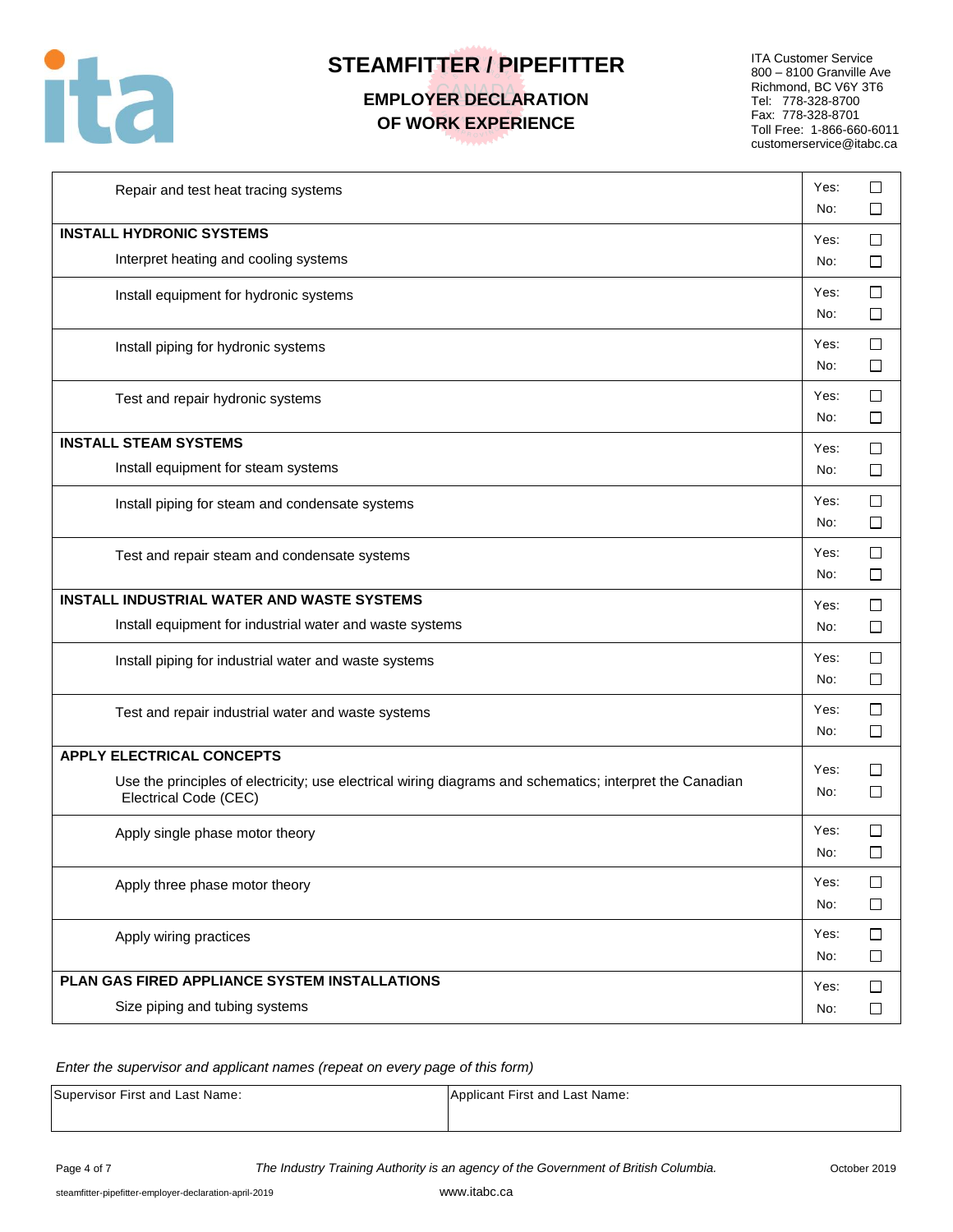

# **EMPLOYER DECLARATION OF WORK EXPERIENCE**

ITA Customer Service 800 – 8100 Granville Ave Richmond, BC V6Y 3T6 Tel: 778-328-8700 Fax: 778-328-8701 Toll Free: 1-866-660-6011 customerservice@itabc.ca

| Select regulators, valves and valve train components  | Yes:<br>No: | □<br>ப           |
|-------------------------------------------------------|-------------|------------------|
| Select gas-fired appliances                           | Yes:<br>No: | $\Box$<br>ப      |
| Select flame safe guards                              | Yes:<br>No: | $\Box$<br>□      |
| Select burners                                        | Yes:<br>No: | □<br>□           |
| Plan a project                                        | Yes:<br>No: | □<br>$\Box$      |
| <b>INSTALL FUEL SYSTEMS</b>                           | Yes:        | ப                |
| Install equipment for fuel systems                    | No:         | □                |
| Install piping and tubing for fuel systems            | Yes:<br>No: | □<br>$\Box$      |
| Install regulators, valves and valve train components | Yes:<br>No: | $\Box$<br>□      |
| Install air supply systems                            | Yes:<br>No: | $\Box$<br>□      |
| Test and repair fuel systems                          | Yes:<br>No: | $\Box$<br>$\Box$ |
| Commission fuel/air delivery systems                  | Yes:<br>No: | $\Box$<br>□      |
| <b>INSTALL MEDICAL GAS SYSTEMS</b>                    | Yes:        | □                |
| Install equipment for medical gas systems             | No:         | $\Box$           |
| Install piping and tubing for medical gas systems     | Yes:<br>No: | □<br>$\Box$      |
| Test and repair medical gas systems                   | Yes:<br>No: | □<br>$\Box$      |
| <b>INSTALL PROCESS PIPING SYSTEMS</b>                 | Yes:        | $\Box$           |
| Install equipment for process piping systems          | No:         | $\Box$           |
| Install piping for process piping systems             | Yes:<br>No: | $\Box$<br>$\Box$ |

#### *Enter the supervisor and applicant names (repeat on every page of this form)*

| Supervisor First and Last Name: | Applicant First and Last Name: |
|---------------------------------|--------------------------------|
|                                 |                                |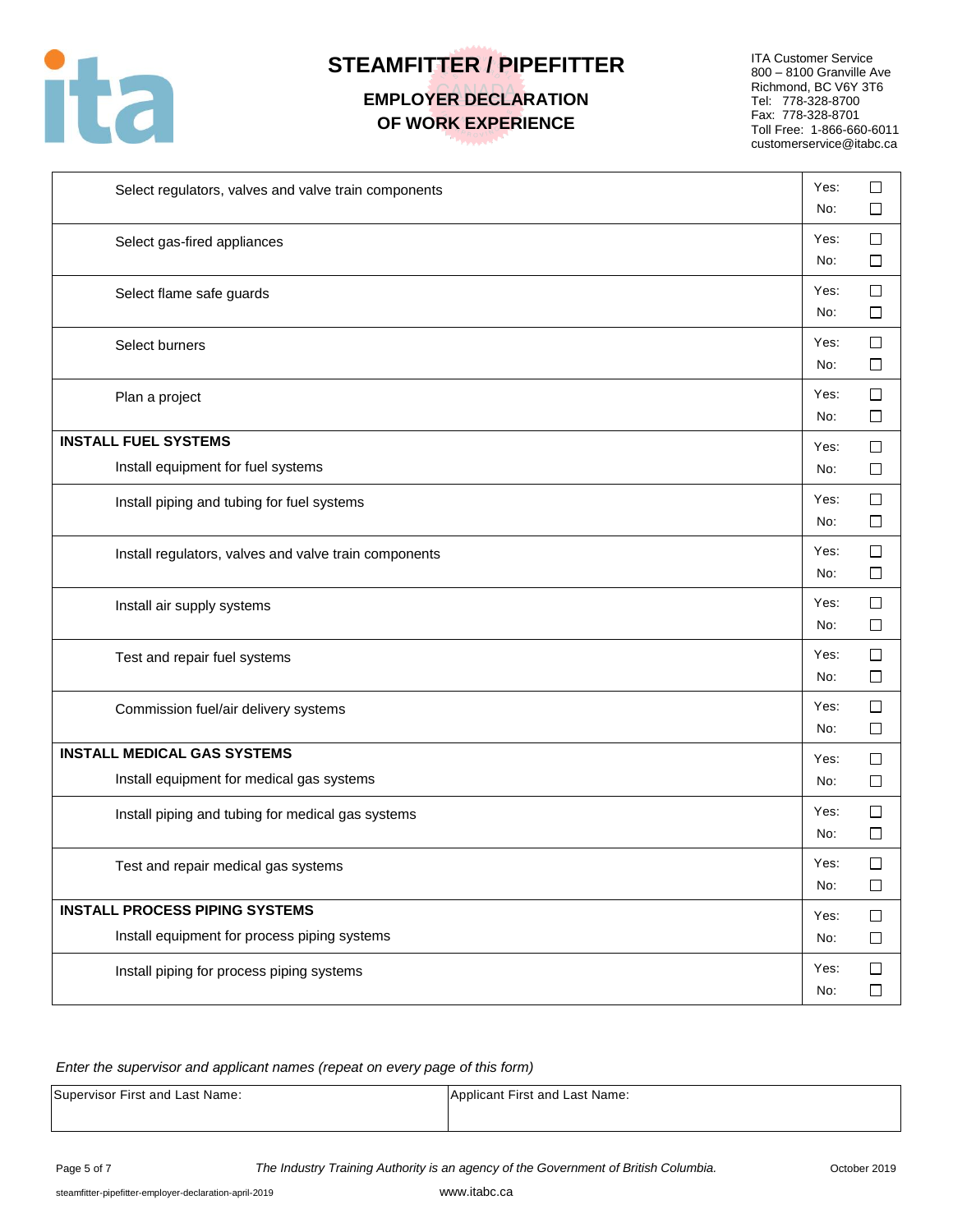

### **EMPLOYER DECLARATION OF WORK EXPERIENCE**

ITA Customer Service 800 – 8100 Granville Ave Richmond, BC V6Y 3T6 Tel: 778-328-8700 Fax: 778-328-8701 Toll Free: 1-866-660-6011 customerservice@itabc.ca

٦

| Test and repair process piping systems                                           | Yes:<br>No: | □<br>⊔           |
|----------------------------------------------------------------------------------|-------------|------------------|
| <b>INSTALL HYDRAULIC SYSTEMS</b>                                                 | Yes:        | $\Box$           |
| Install equipment for hydraulic systems                                          | No:         | □                |
| Install piping, tubing and hoses for hydraulic systems                           | Yes:<br>No: | $\Box$<br>□      |
| Test and repair hydraulic systems                                                | Yes:<br>No: | $\Box$<br>□      |
| <b>INSTALL COMPRESED AIR AND PNEUMATIC SYSTEMS</b>                               | Yes:        | $\Box$           |
| Install equipment for compressed air and pneumatic systems                       | No:         | ப                |
| Install piping and tubing for compressed air and pneumatic systems               | Yes:<br>No: | $\Box$<br>□      |
| Test and repair compressed air and pneumatic systems                             | Yes:<br>No: | $\Box$<br>$\Box$ |
| <b>INSTALL HEAT RECOVERY SYSTEMS</b>                                             | Yes:        | $\Box$           |
| Install equipment for heat recovery systems                                      | No:         | $\Box$           |
| Install piping for heat recovery systems                                         | Yes:<br>No: | $\Box$<br>□      |
| Test and repair heat recovery systems                                            | Yes:<br>No: | □<br>□           |
| INSTALL HEATING, VENTILATION, AIR CONDITIONING AND REFRIGERATION SYSTEMS (HVACR) | Yes:        | $\Box$           |
| Install equipment for HVACR systems                                              | No:         | $\Box$           |
| Install piping for HVACR systems                                                 | Yes:<br>No: | $\Box$<br>□      |
| Test and repair HVACR systems                                                    | Yes:<br>No: | □<br>□           |
| <b>INSTALL SPECIALITY SYSTEMS</b>                                                | Yes:        | □                |
| Install equipment for specialty systems                                          | No:         | $\Box$           |
| Install piping for specialty systems                                             | Yes:<br>No: | $\Box$<br>$\Box$ |
| Test and repair specialty systems                                                | Yes:<br>No: | $\Box$<br>$\Box$ |

#### *Enter the supervisor and applicant names (repeat on every page of this form)*

| Supervisor First and Last Name: | Applicant First and Last Name: |
|---------------------------------|--------------------------------|
|                                 |                                |